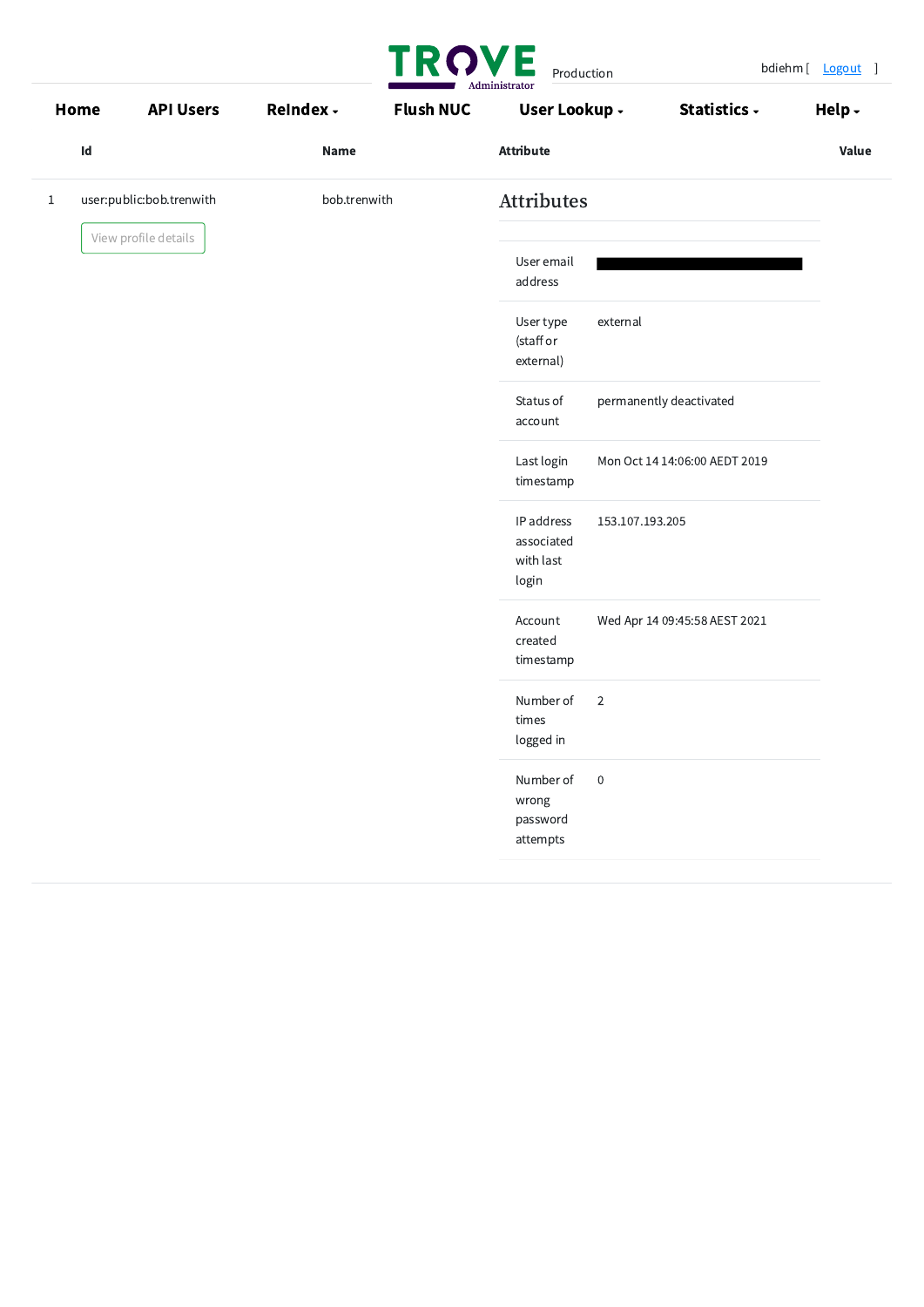|                | Id                                    | <b>Name</b>               | <b>Attribute</b>                            |                                  | Value |
|----------------|---------------------------------------|---------------------------|---------------------------------------------|----------------------------------|-------|
| $\overline{2}$ | user:public:bob.trenwith.from.penrith | bob.trenwith.from.penrith | <b>Attributes</b>                           |                                  |       |
|                | View profile details                  |                           | User email<br>address                       |                                  |       |
|                |                                       |                           | User type (staff or<br>external)            | external                         |       |
|                |                                       |                           | Status of account                           | permanently deactivated          |       |
|                |                                       |                           | Last login<br>timestamp                     | Thu Dec 31 20:32:07 AEDT<br>2020 |       |
|                |                                       |                           | IP address<br>associated with<br>last login | 196.240.57.44                    |       |
|                |                                       |                           | Account created<br>timestamp                | Wed Apr 14 09:45:58 AEST<br>2021 |       |
|                |                                       |                           | Number of times<br>logged in                | 1                                |       |
|                |                                       |                           | Number of wrong<br>password                 | $\,0\,$                          |       |
|                |                                       |                           | attempts                                    |                                  |       |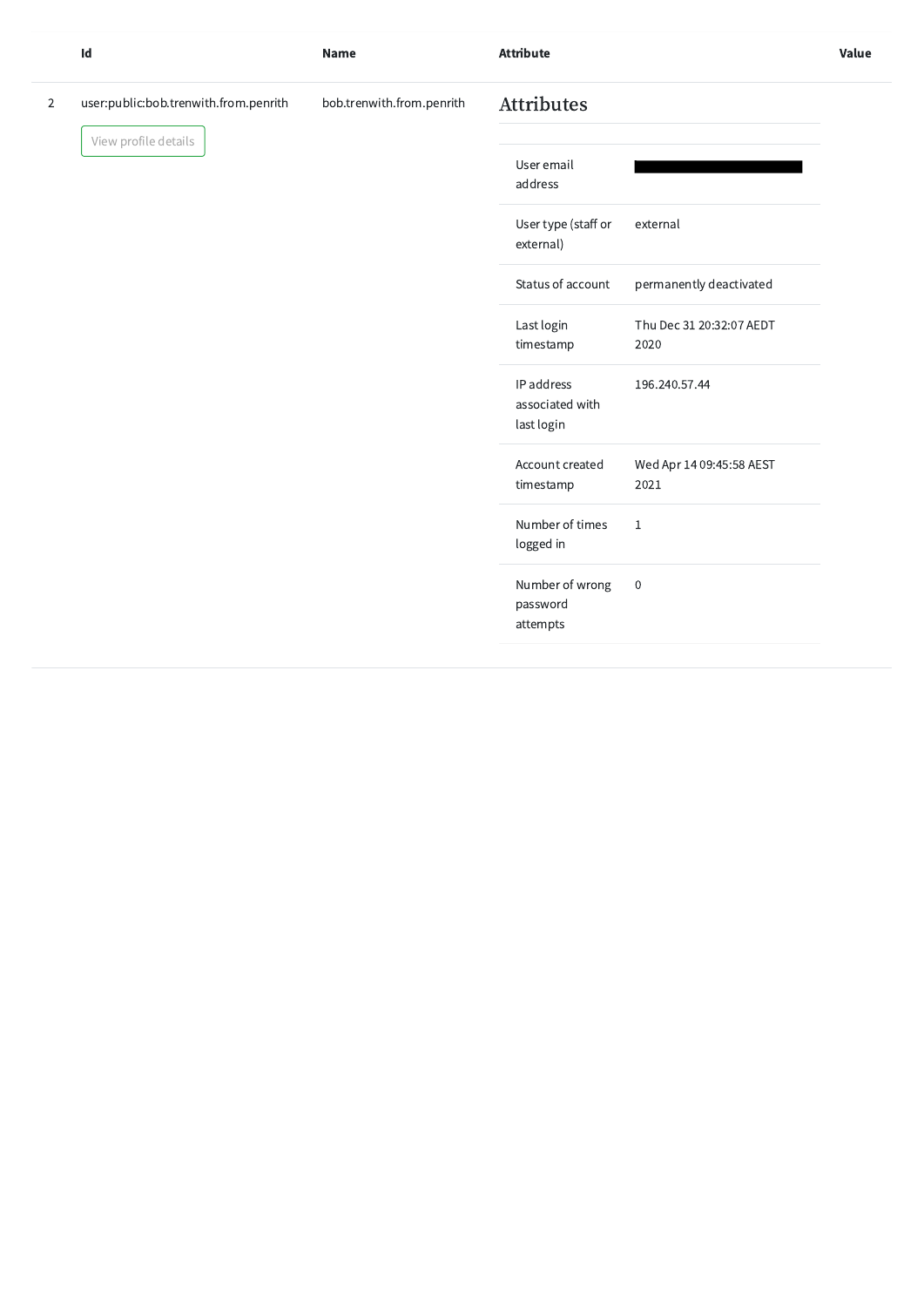3 user:public:braintic

View profile details

| braintic | <b>Attributes</b> |
|----------|-------------------|
|----------|-------------------|

| User email<br>address                          |                               |
|------------------------------------------------|-------------------------------|
| User type<br>(staff or<br>external)            | external                      |
| Status of<br>account                           | permanently deactivated       |
| Last login<br>timestamp                        | Sun May 24 19:40:48 AEST 2020 |
| IP address<br>associated<br>with last<br>login | 1.157.151.123                 |
| Account<br>created<br>timestamp                | Wed Apr 14 09:48:38 AEST 2021 |
| Number of<br>times<br>logged in                | 13                            |
| Number of<br>wrong<br>password<br>attempts     | $\overline{0}$                |
|                                                |                               |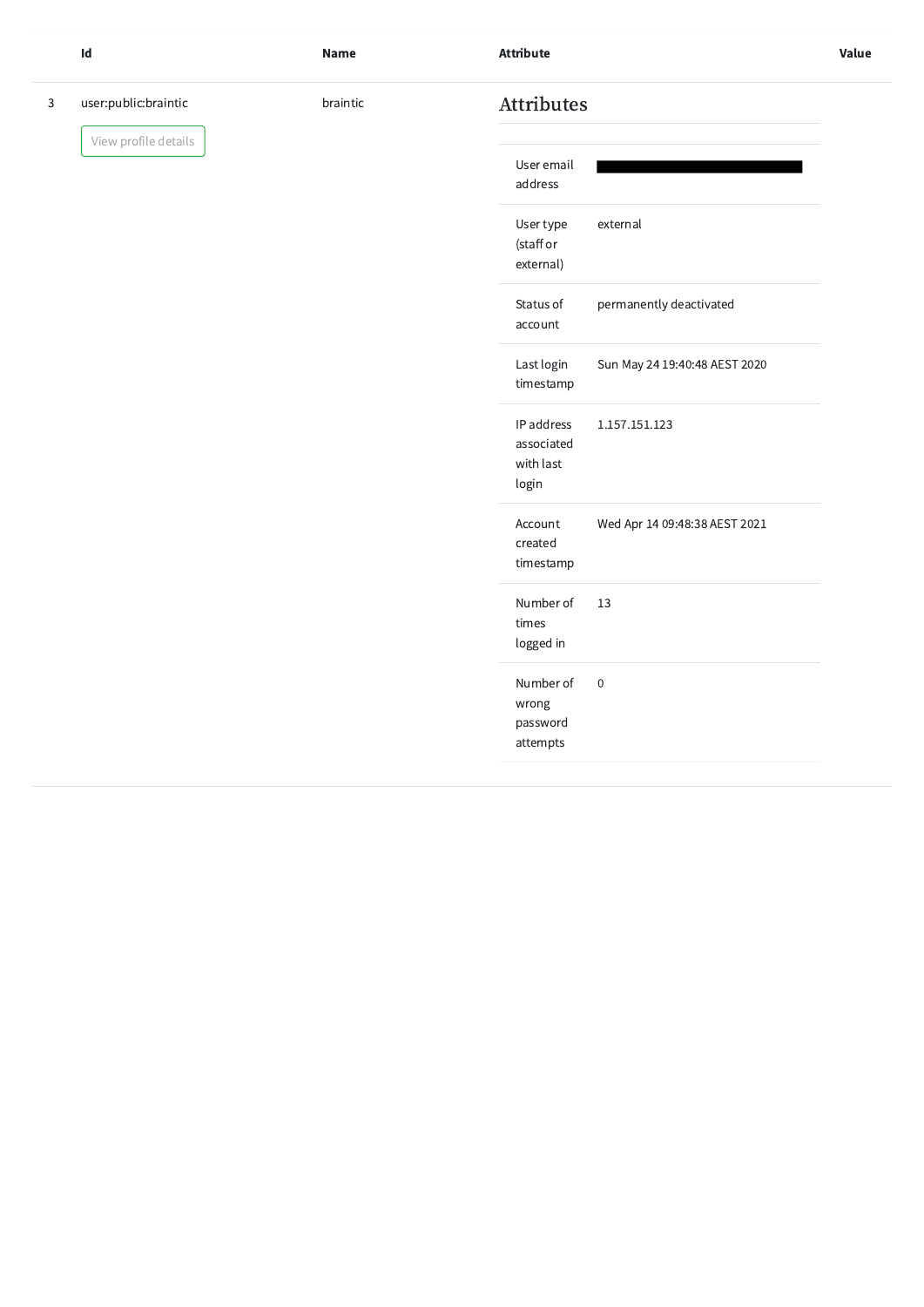4 user:public:braintic.is.idiot.bob.trenwith braintic.is.idiot.bob.trenwith Attributes

View profile details

| Id | Name | <b>Attribute</b> | <b>Value</b> |
|----|------|------------------|--------------|
|    |      | .                |              |
|    |      |                  |              |

| User email<br>address                       |                               |
|---------------------------------------------|-------------------------------|
| User type (staff<br>or external)            | external                      |
| Status of<br>account                        | permanently deactivated       |
| Last login<br>timestamp                     | Thu Apr 02 09:46:33 AEDT 2020 |
| IP address<br>associated with<br>last login | 217.138.205.36                |
| Account created<br>timestamp                | Wed Apr 14 09:48:38 AEST 2021 |
| Number of<br>times logged in                | $\overline{2}$                |
| Number of<br>wrong<br>password              | 0                             |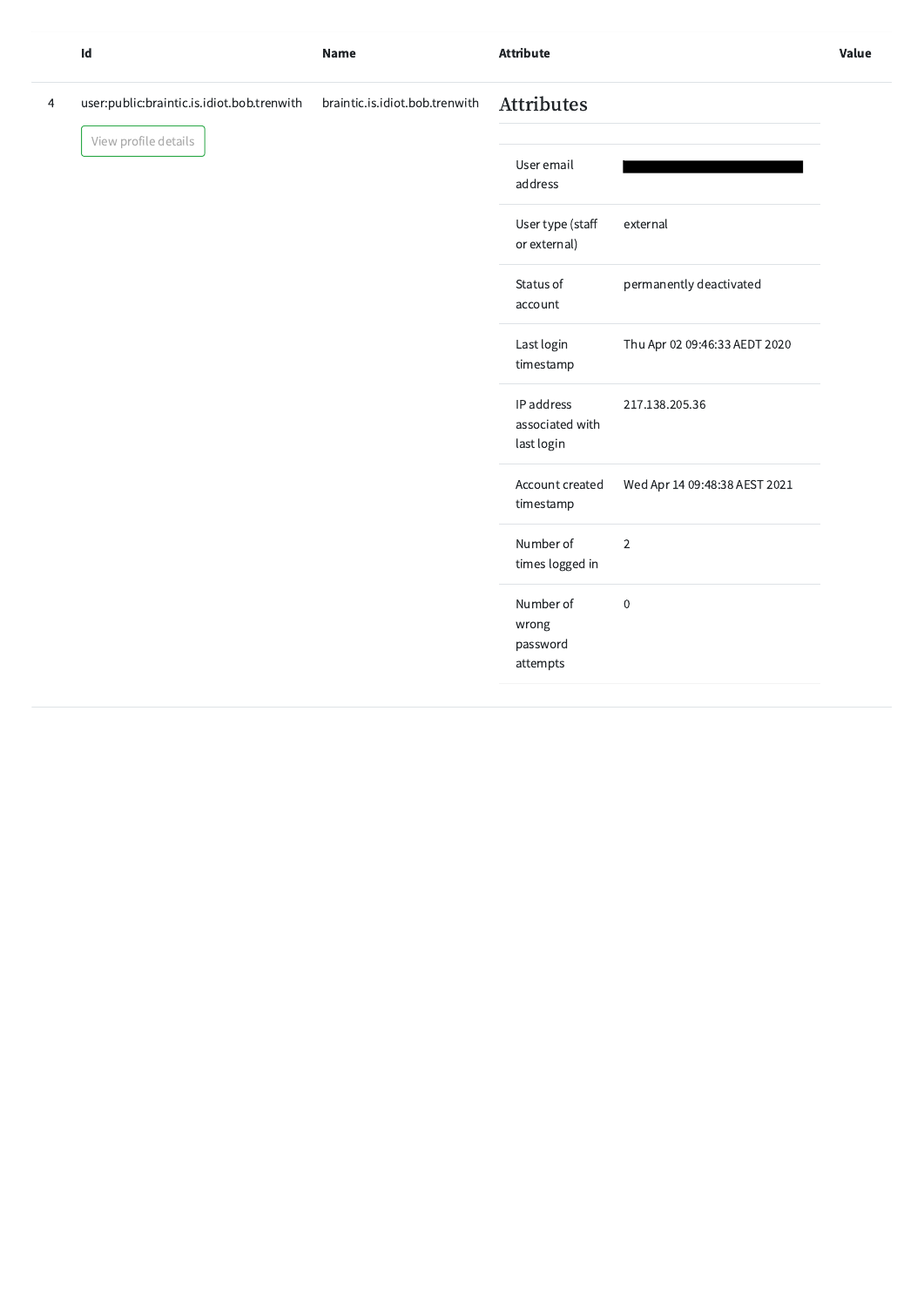|   | $\mathsf{Id}$                             | <b>Name</b>                   | <b>Attribute</b>                               |                               | Value |
|---|-------------------------------------------|-------------------------------|------------------------------------------------|-------------------------------|-------|
| 5 | user:public:braintic.is.jerk.bob.trenwith | braintic.is.jerk.bob.trenwith | <b>Attributes</b>                              |                               |       |
|   | View profile details                      |                               | User email<br>address                          |                               |       |
|   |                                           |                               | User type<br>(staff or<br>external)            | external                      |       |
|   |                                           |                               | Status of<br>account                           | permanently deactivated       |       |
|   |                                           |                               | Last login<br>timestamp                        | Wed Mar 18 22:23:09 AEDT 2020 |       |
|   |                                           |                               | IP address<br>associated<br>with last<br>login | 103.137.12.190                |       |
|   |                                           |                               | Account<br>created<br>timestamp                | Wed Apr 14 09:48:38 AEST 2021 |       |
|   |                                           |                               | Number of<br>times<br>logged in                | $\overline{4}$                |       |
|   |                                           |                               | Number of<br>wrong<br>password                 | $\,0\,$                       |       |

attempts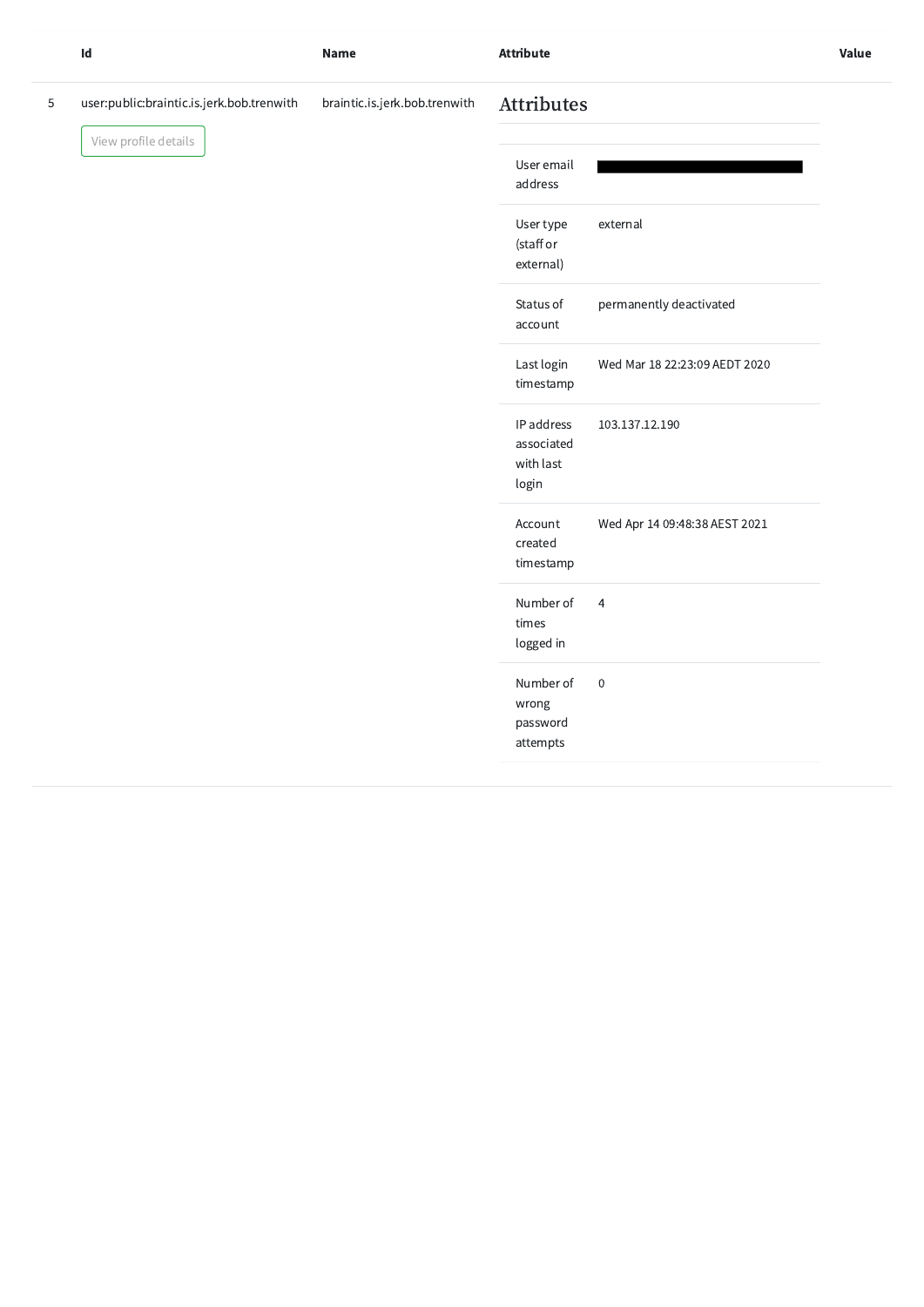reset request

|                | $\mathsf{Id}$               | <b>Name</b>     | <b>Attribute</b>                            |                                  | Value |
|----------------|-----------------------------|-----------------|---------------------------------------------|----------------------------------|-------|
| 6              | user:public:christrenwith   | christrenwith   | <b>Attributes</b>                           |                                  |       |
|                | View profile details        |                 | User email address                          |                                  |       |
|                |                             |                 | User type (staff or<br>external)            | external                         |       |
|                |                             |                 | Status of account                           | normal                           |       |
|                |                             |                 | Last login timestamp                        | Mon Mar 12 22:50:58 AEDT<br>2018 |       |
|                |                             |                 | IP address<br>associated with last<br>login | 101.166.227.79                   |       |
|                |                             |                 | Account created<br>timestamp                | Wed Apr 14 10:07:03 AEST<br>2021 |       |
|                |                             |                 | Number of times<br>logged in                | $\mathbf{1}$                     |       |
|                |                             |                 | Number of wrong<br>password attempts        | $\boldsymbol{0}$                 |       |
| $\overline{7}$ | user:public:distracting.bob | distracting.bob | <b>Attributes</b>                           |                                  |       |
|                | View profile details        |                 | User email address                          |                                  |       |
|                |                             |                 | User type (staff or<br>external)            | external                         |       |
|                |                             |                 | Status of account                           | normal                           |       |
|                |                             |                 | Account created<br>timestamp                | Wed Apr 14 10:28:11 AEST<br>2021 |       |
|                |                             |                 | Number of wrong<br>password attempts        | $\,0\,$                          |       |

timestamp

Last password Fri Oct 15 23:24:32 AEDT 2021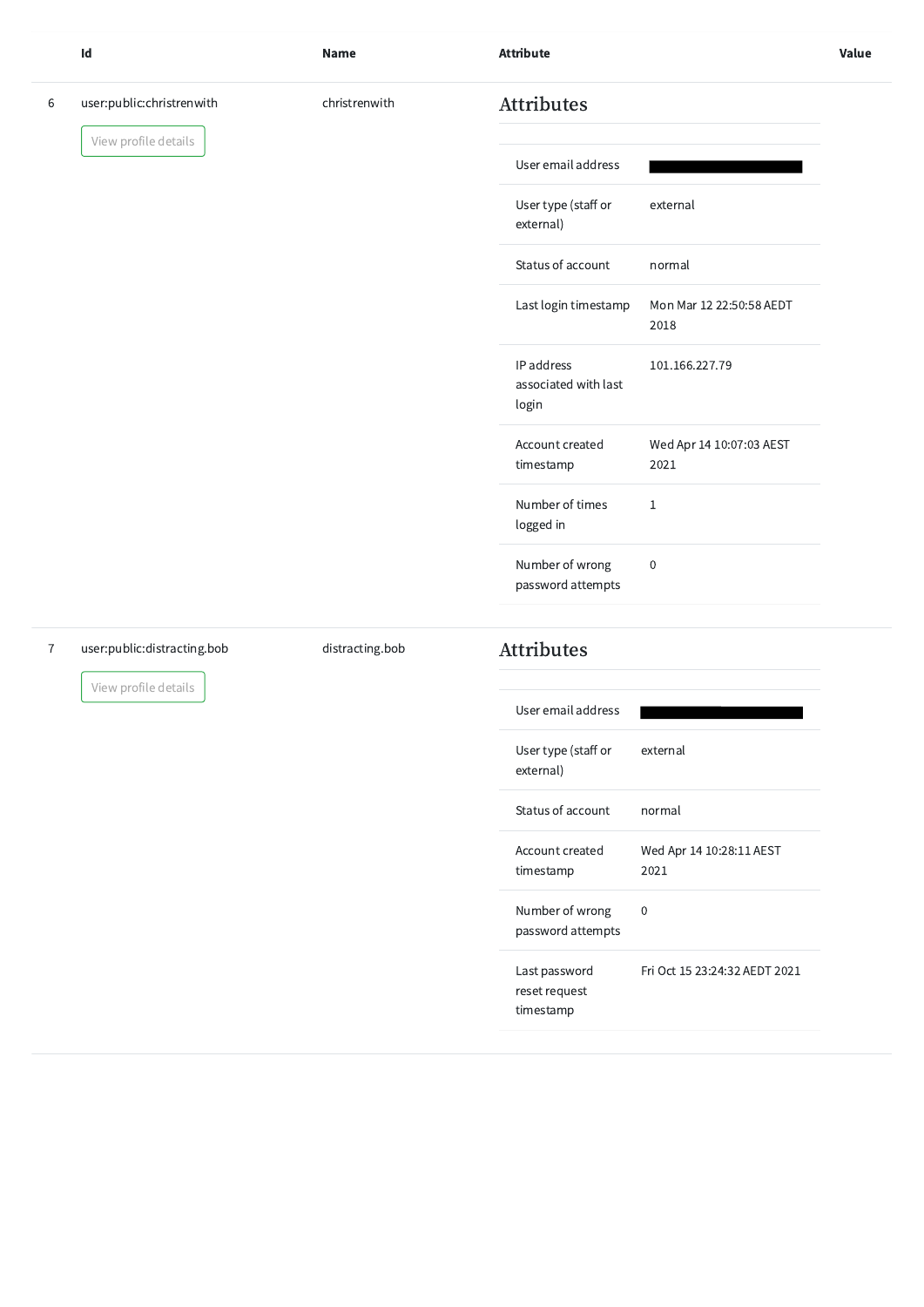|   | $\mathsf{Id}$             | <b>Name</b>   | <b>Attribute</b>                                                  | Value |
|---|---------------------------|---------------|-------------------------------------------------------------------|-------|
| 8 | user:public:knob.trenwith | knob.trenwith | Attributes                                                        |       |
|   | View profile details      |               | User email<br>address                                             |       |
|   |                           |               | User type<br>external<br>(staff or<br>external)                   |       |
|   |                           |               | Status of<br>permanently deactivated<br>account                   |       |
|   |                           |               | Last login<br>Thu Mar 11 18:25:38 AEDT 2021<br>timestamp          |       |
|   |                           |               | IP address<br>180.149.231.148<br>associated<br>with last<br>login |       |
|   |                           |               | Wed Apr 14 11:57:54 AEST 2021<br>Account<br>created<br>timestamp  |       |
|   |                           |               | Number of<br>$\overline{2}$<br>times<br>logged in                 |       |
|   |                           |               | Number of<br>$\overline{0}$<br>wrong<br>password<br>attempts      |       |
|   |                           |               |                                                                   |       |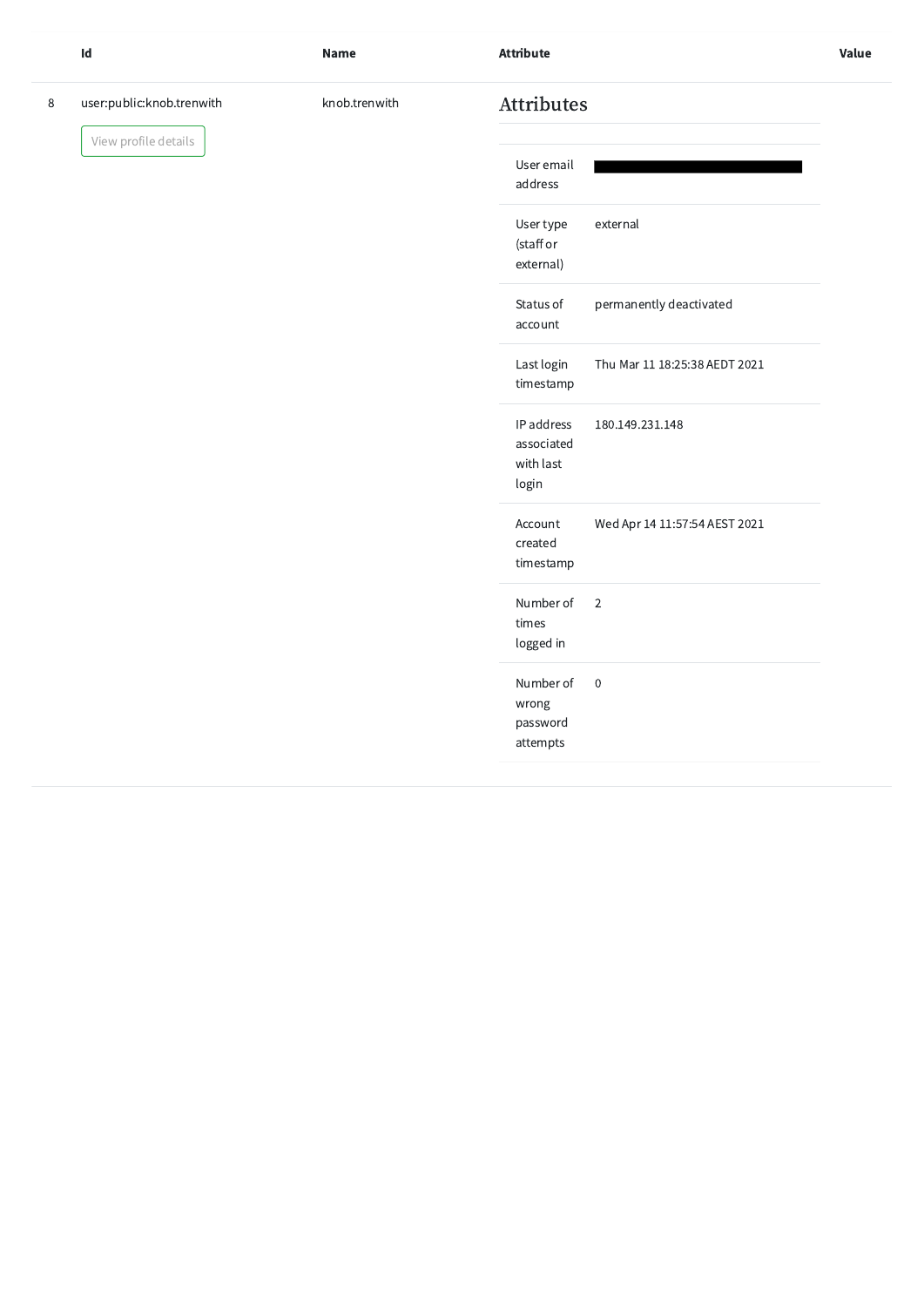|   | Id                       | <b>Name</b>  | <b>Attribute</b>                         |                                  | Value |
|---|--------------------------|--------------|------------------------------------------|----------------------------------|-------|
| 9 | user:public:r.j.trenwith | r.j.trenwith | <b>Attributes</b>                        |                                  |       |
|   | View profile details     |              | User email address                       |                                  |       |
|   |                          |              | User type (staff or<br>external)         | external                         |       |
|   |                          |              | Status of account                        | normal                           |       |
|   |                          |              | Last login timestamp                     | Mon Dec 13 22:16:07 AEDT<br>2021 |       |
|   |                          |              | IP address associated<br>with last login | 138.130.218.55                   |       |
|   |                          |              | Account created<br>timestamp             | Wed Apr 14 13:17:13 AEST<br>2021 |       |
|   |                          |              | Number of times<br>logged in             | 541                              |       |
|   |                          |              | Number of wrong<br>password attempts     | $\boldsymbol{0}$                 |       |
|   |                          |              | Last password reset<br>request timestamp | Thu Apr 15 13:46:45 AEST<br>2021 |       |
|   |                          |              |                                          |                                  |       |

## 10 user:public:rj.trenwith

View profile details

## rj.trenwith Attributes

| User email address                       |                                  |
|------------------------------------------|----------------------------------|
| User type (staff or<br>external)         | external                         |
| Status of account                        | normal                           |
| Last login timestamp                     | Fri Jan 01 09:22:57 AEDT<br>2021 |
| IP address associated<br>with last login | 58.169.136.101                   |

| Account created<br>timestamp         | Wed Apr 14 13:26:09 AEST<br>2021 |
|--------------------------------------|----------------------------------|
| Number of times<br>logged in         | 36                               |
| Number of wrong<br>password attempts |                                  |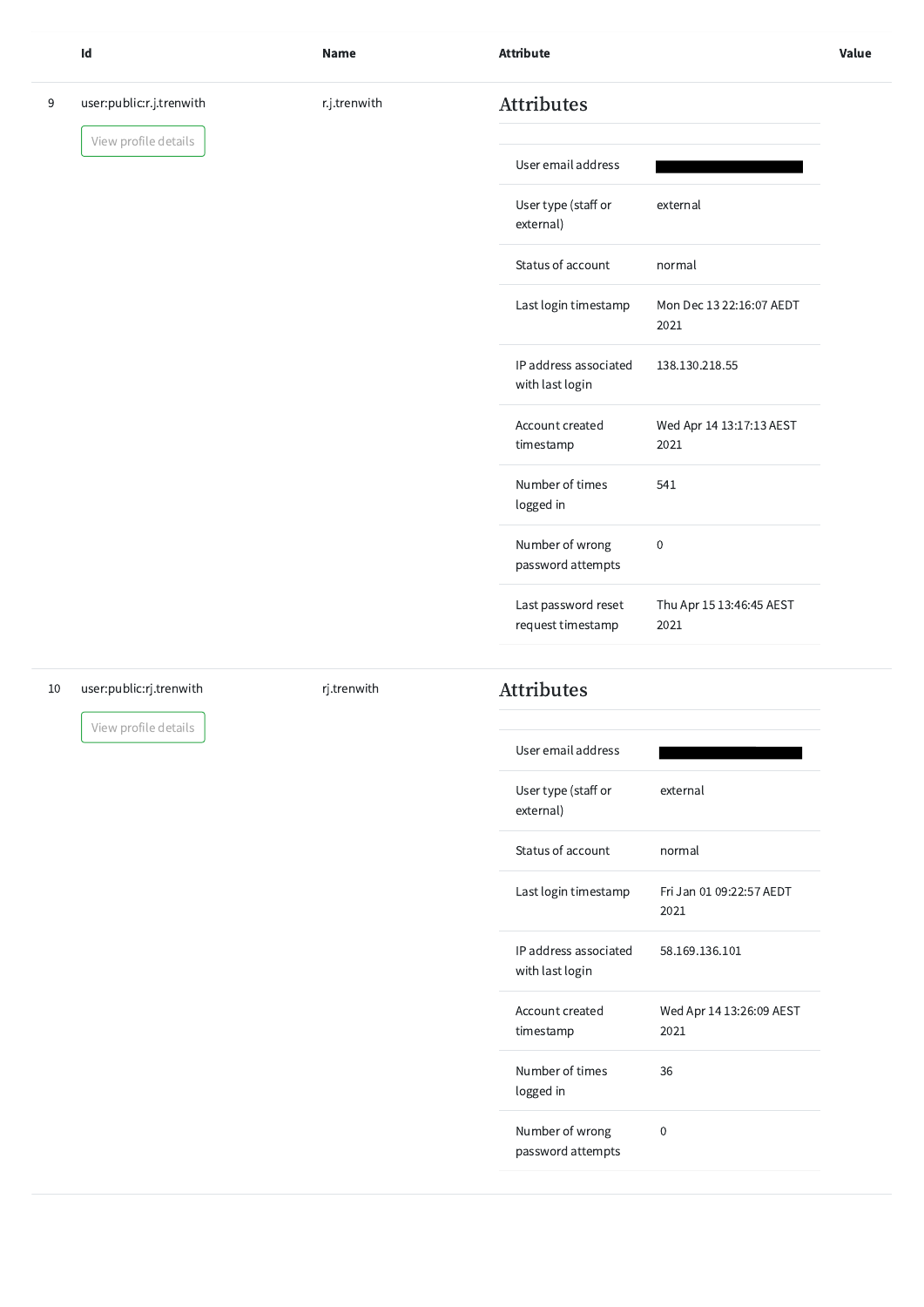|    | Id                          | <b>Name</b>     | <b>Attribute</b>                               |                               | Value |
|----|-----------------------------|-----------------|------------------------------------------------|-------------------------------|-------|
| 11 | user:public:robert.trenwith | robert.trenwith | Attributes                                     |                               |       |
|    | View profile details        |                 | User email<br>address                          |                               |       |
|    |                             |                 | User type<br>(staff or<br>external)            | external                      |       |
|    |                             |                 | Status of<br>account                           | permanently deactivated       |       |
|    |                             |                 | Last login<br>timestamp                        | Wed Mar 11 15:47:31 AEDT 2020 |       |
|    |                             |                 | IP address<br>associated<br>with last<br>login | 103.69.0.6                    |       |
|    |                             |                 | Account<br>created<br>timestamp                | Wed Apr 14 13:27:27 AEST 2021 |       |
|    |                             |                 | Number of<br>times logged<br>in                | $\mathbf{3}$                  |       |
|    |                             |                 | Number of<br>wrong<br>password<br>attempts     | $\sqrt{0}$                    |       |